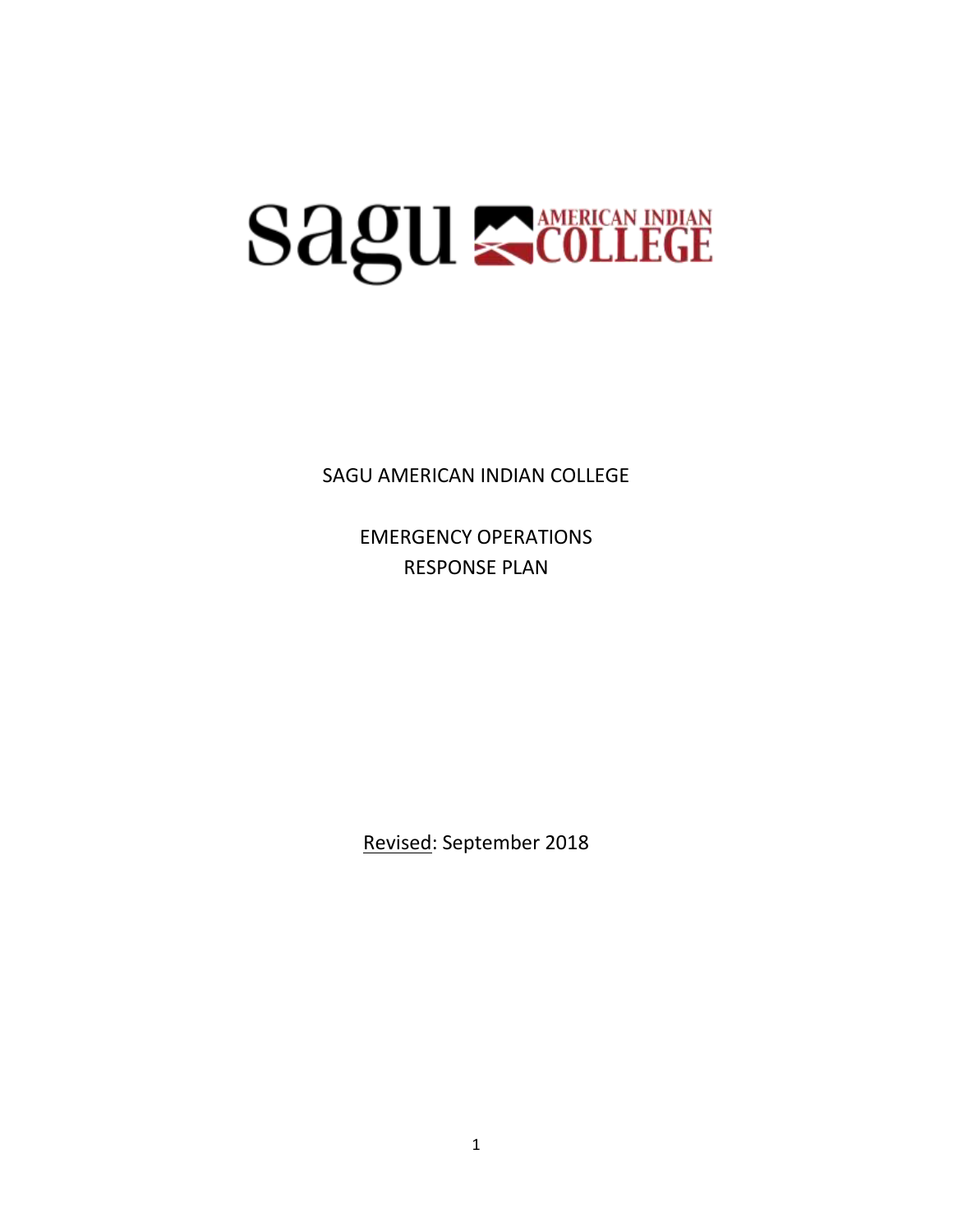# SAGU AMERICAN INDIAN COLLEGE

# EMERGENCY OPERATIONS RESPONSE PLAN

Employees should be prepared to cope with the hazards and crisis that may threaten the dayto-day functions of this accredited institution.

Table of Contents

- I. Introduction
	- a. Purpose
	- b. Reporting of an Emergency
	- c. General Response in an Emergency
- II. Basic Plan
	- a. Situation and Assumptions
	- b. Communications
	- c. Evacuation Checklist
	- d. Resource Inventory
- III. Procedures
	- a. Animals
	- b. Assault/Fights
	- c. Bomb Threat
	- d. Fire
	- e. Gas Leak
	- f. General Emergency
	- g. Hazardous Materials Event
	- h. Intruder/Hostage
	- i. Media
	- j. Power Outage
	- k. Robbery
	- l. Serious Injury/Death
	- m. Sexual Assault
	- n. Sheltering Procedures
	- o. Staff Responsibilities
	- p. Student Unrest
	- q. Suicide
	- r. Terrorist Event
	- s. Active Shooter
	- t. Vehicular Accident
	- u. Weapons
	- v. Weather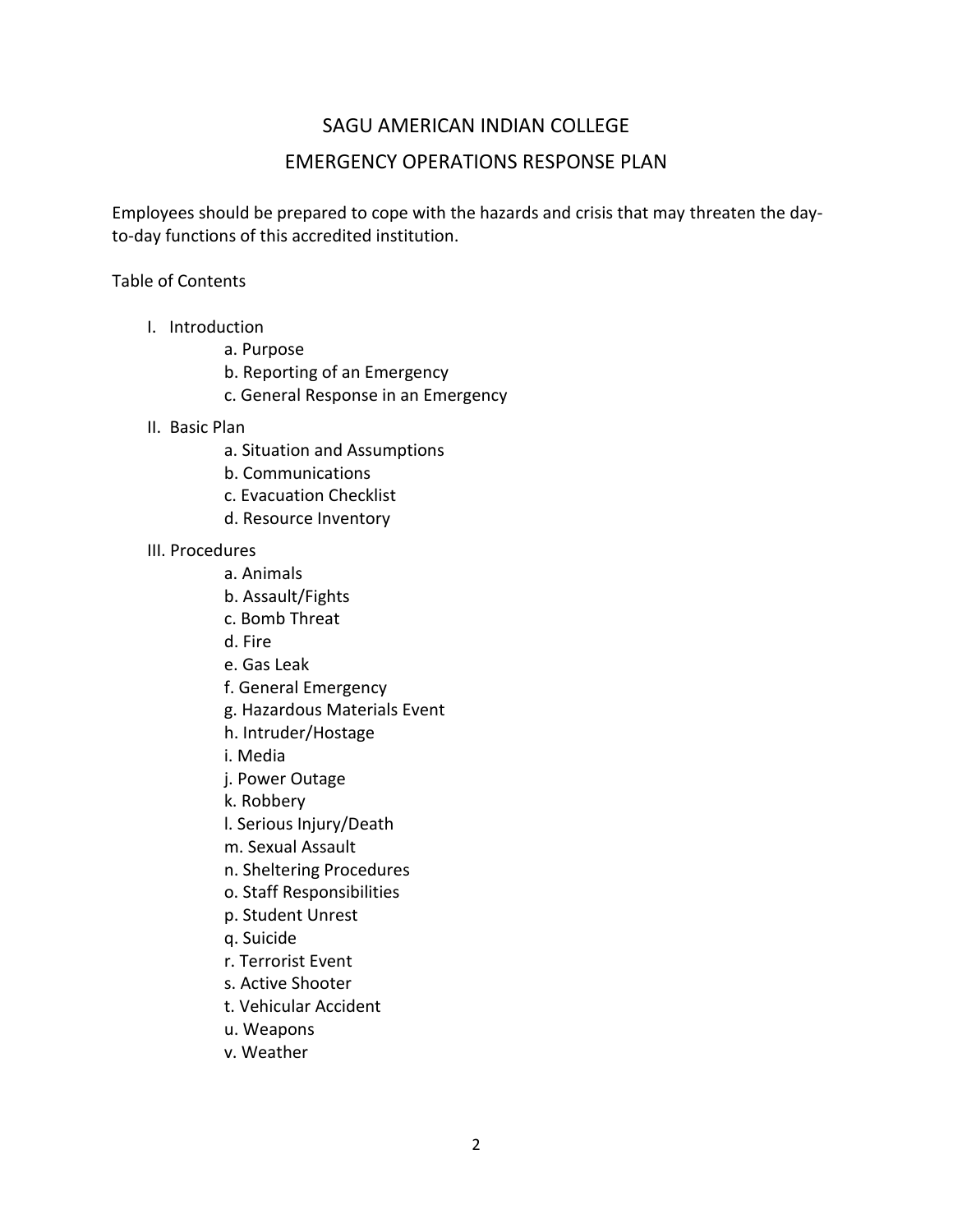# I. INTRODUCTION

#### Introduction: What is an Emergency?

1. A duly proclaimed existence of conditions of disaster or extreme peril to the safety of persons or property caused by air pollution, fire, flood or floodwater, storm, epidemic, riot, earthquake, intruder or other causes. School facilities must be prepared to respond to an emergency or traumatic event in an organized and timely manner do that students and staff can continue to function effectively without additional trauma or the development of additional emergencies.

#### Purpose:

- A. To effectively handle an emergency, a comprehensive Emergency Operations Site Plan must be developed (Required by ARS 15-341, A 34). Our school's Emergency Operations Response Plan must be organized and all staff members trained in order to effectively prepare for maximum safety, efficiency and communication in the event of an emergency.
- B. Students and parents must also understand that contingency preparation and procedures are necessary and are conducted for their safety and well-being. An overview of the plan will be explained and distributed to all school personnel deemed necessary.
- C. Planning, preparation, and training will help staff personnel learn the proper course of action in an emergency. This manual will provide step-by-step guidelines to help deal with emergencies that may occur. This manual cannot foresee all possible circumstances of an emergency. Staff must be prepared to evaluate all the circumstances and make sound judgements based on the situation. Staff will receive annual training in the emergency response plan.
- D. Procedures will be developed to provide for disabled students and staff.
- E. This plan shall be reviewed annually by the designated officials and updated to maintain current procedures.
- F. Drills will be conducted periodically to test the effectiveness of the plan. A debriefing shall be conducted after each drill to receive feedback from all participants on the effectiveness of the plan. Identified weaknesses will be addressed to strengthen the plan.
- G. Each classroom will be supplied with a Classroom Emergency Response Guide that provides instructions on how to respond to specific events as determined by site emergency planning committee.
- H. A copy pf this plan will be filed with the Office of the President and the Office of the Director of Enrollment and Student Development.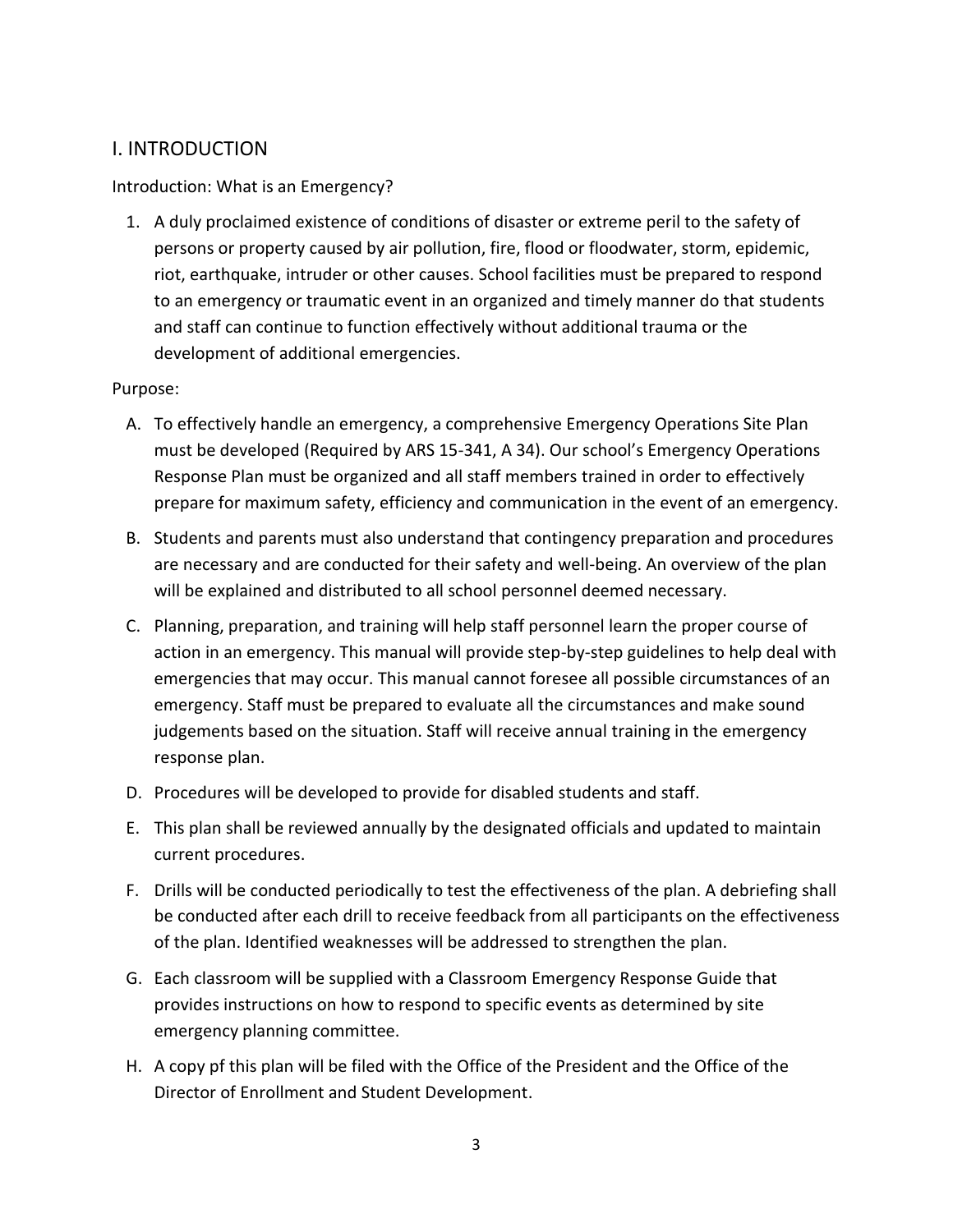During a Disaster: Step by Step is Right Here

The greatest mistake professors and staff make in a crisis come from not knowing what steps to take and in what order in a given situation. Planning, training and drills will help prevent those mistakes. In a crisis it helps to know where to turn for help. This manual provides specific sequential steps to take. These steps are guidelines to inform you of the most likely steps to take.

It is critical to evaluate the circumstances of the actual event and determine the most appropriate course of action. Some common incidents have been addressed to help you in an emergency. Each site must conduct a hazard assessment to identify all hazards that pose a risk to the school.

# GENERAL RESPONSE IN AN EMERGENCY

- 1. Remain calm. Don't panic! Use common sense and render assistance if possible.
- 2. Evacuate buildings immediately upon hearing an audible alarm or when remaining at the present location becomes life-threatening.
- 3. Know the location of at least two emergency exit routes in your working area.

DO NOT: Use the phones for reasons other than emergency purposes.

# MEDICAL EMERGENCIES

Do not exceed your training or knowledge when attempting to render first aid. Immediately dial the designated numbers according to the office hours, or after office hours, procedures to report the nature of the medical condition.

# FIRE EMERGENCIES

- 1. Know the locations of fire alarms in the building you are located.
- 2. Know the location of fire extinguishers and how to use them.
- 3. Know all building exit routes. Keep all exit routes free of obstruction.
- 4. Know where to gather during the emergency.
- 5. Have emergency phone numbers attached to phones.

# IF A FIRE IS SUSPECTED OR DISCOVERED

- 1. Activate the fire alarm and call 911. Give as much information as possible including building number, floor, and room number of the possible fire.
- 2. Where there is no alarm, warn other occupants by knocking on the doors and shouting a warning.
- 3. Leave the building. As you exit, if possible, close doors and windows behind you to prevent the fire from spreading.
- 4. If there is smoke in your room or in the hallways, keep down near the floor. Crawl if you must.
- 5. Before opening a door, feel the door and/or knob. If either is hot, do not open the door.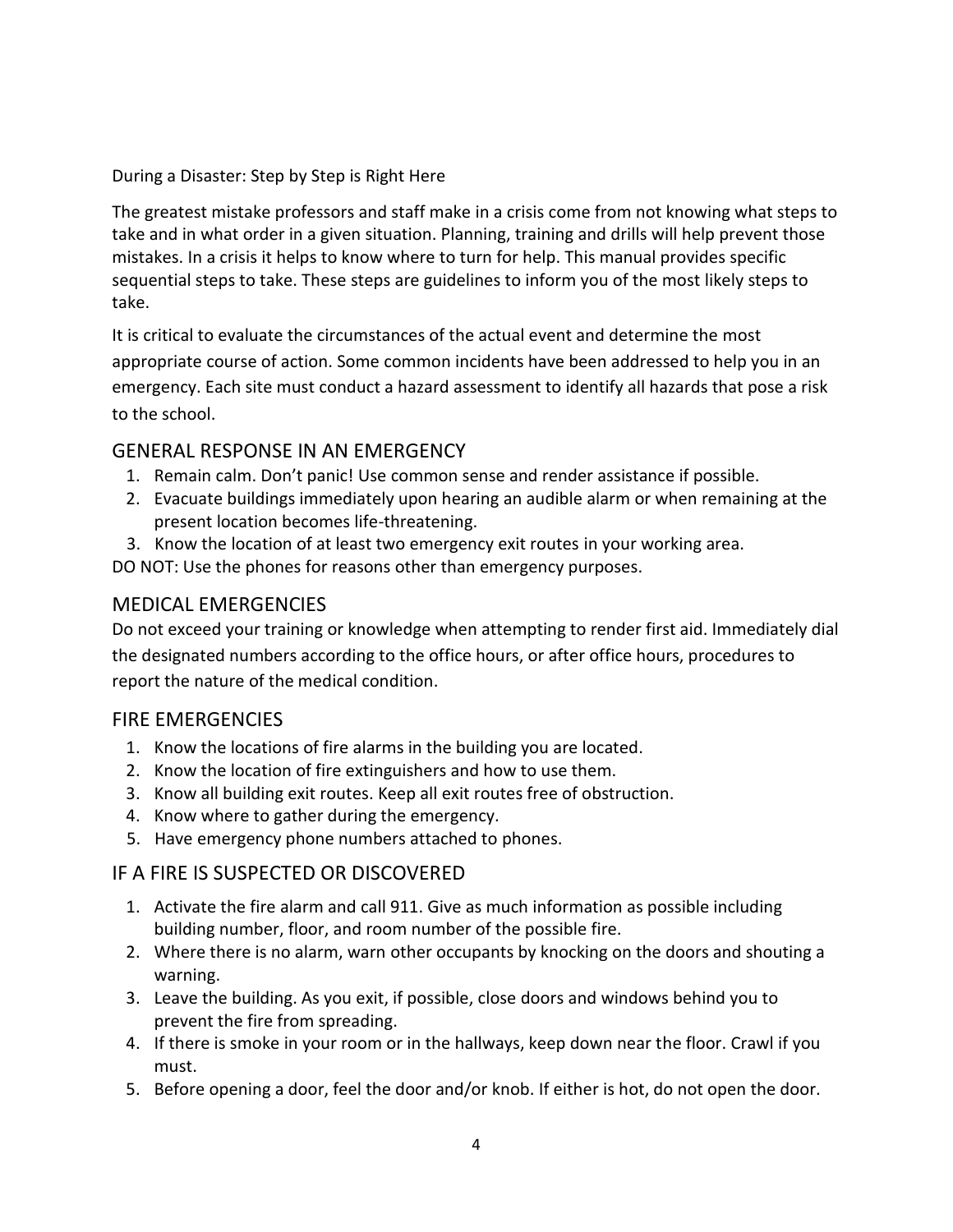- 6. Open the door slowly. If heat or heavy smoke is present, close the door and stay in the room. Open a window to attract attention.
- 7. Once outside please go to assigned areas so there can be a head count. Assigned relocation areas are:

Gannon Dormitory, Washburn Dormitory, Library, Cafeteria, Cree Student Union, and Gymnasium will gather at Lake Lopez.

Computer Lab, Modular Unit, Administration, Chapel and Lee Academic Center will gather on the top parking lot.

Numbers Assigned to Buildings:

- 1. Lee Academic Center
- 2. Gannon Dormitory
- 3. Computer Lab/Library/Washburn Dorm
- 4. Cafeteria
- 5. Maintenance
- 6. Cree Student Union
- 7. Gymnasium
- 8. Modular Building
- 9. Administration/Chapel

# Approval Statement

The Emergency Operations Response Plan for the SAGU American Indian College has been reviewed and found satisfactory.

| Site President (required)                 | Date | Director of Enrollment<br>& Student Development (required) | Date |
|-------------------------------------------|------|------------------------------------------------------------|------|
| Law Enforcement (recommended)             | Date | Fire/EMS (recommended)                                     | Date |
| County Health Department<br>(recommended) | Date |                                                            |      |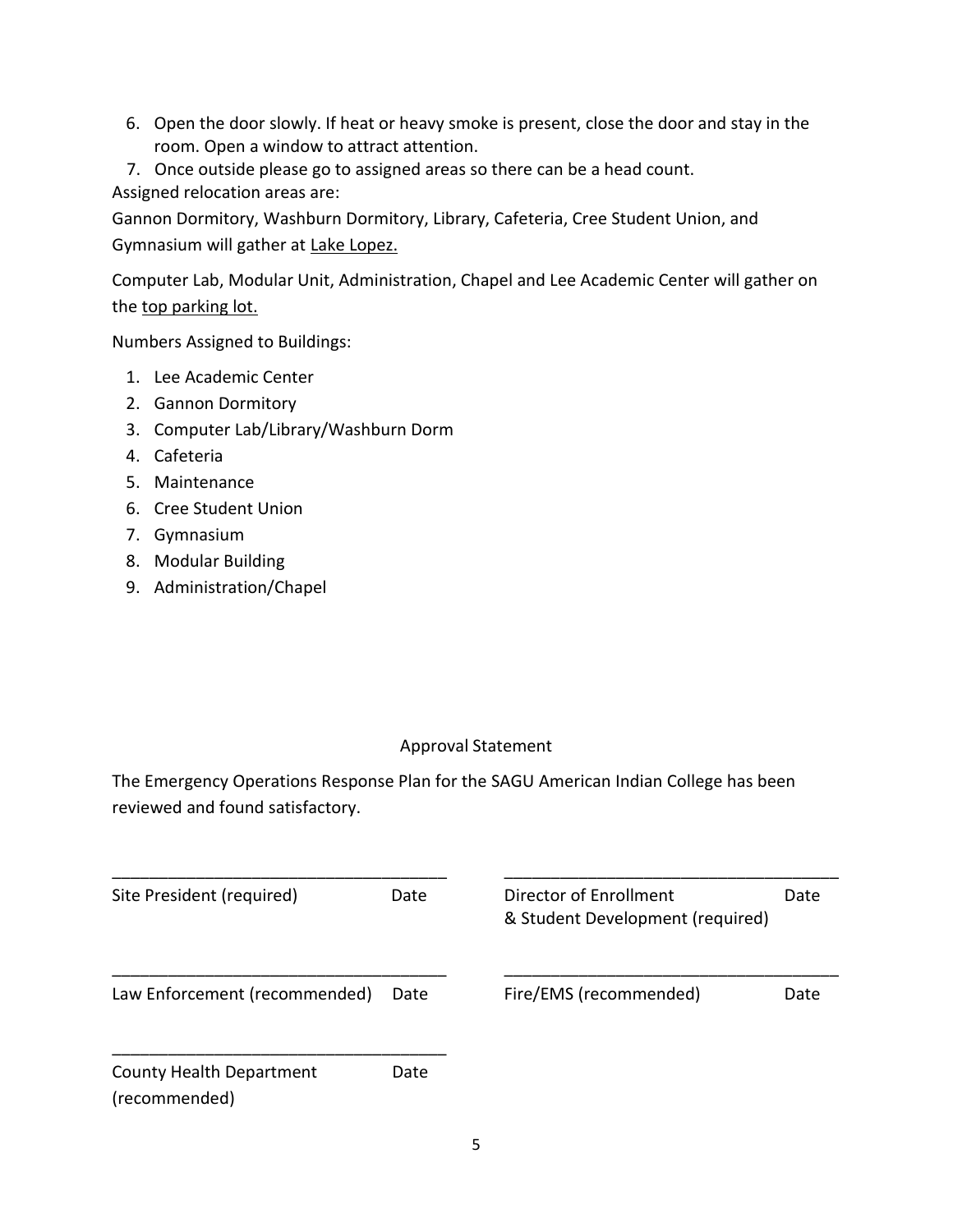# II. BASIC PLAN

#### A. SITUATIONS AND ASSUMPTIONS

- 1. Situation
	- a. The school sits at 10020 North 15<sup>th</sup> Avenue, Phoenix, Arizona 85021. The site consists of nine buildings. There is an Average Daily Membership of 150 and 34 staff members.
	- b. The Site President's office and the Director of Enrollment & Student Development have the primary responsibility for developing and implementing the site Emergency Operations Response Plan.
	- c. Site personnel and/or local fire and law enforcement agencies handle most emergencies on site.
- 2. Assumptions
	- a. During an emergency, centralized direction and control is the most effective approach to management of emergency operations.
	- b. In case of an emergency that is beyond the capabilities of the site to handle, site personnel will coordinate with local emergency response agencies. This may include having a member or members act as liaison with responding agencies.

#### B. COMMUNICATIONS

1. Emergency Communications

Reporting an Emergency

The following times for reporting an emergency: Monday – Friday, 8:30 a.m. to 5:00 p.m.

For any emergency call the Campus Operator at 221 and the appropriate medical, fire, and/or police departments shall be notified.

To report an emergency after hours: Call the Resident Director at 255.

Dial 911 for medical, fire and/or police.

Please note: Before taking any action, take precaution to ensure you or others are not in immediate danger. Avoid unstable structures, electrical wires, toxic fumes, chemical spills, fire or other circumstance that pose an immediate danger to yourself or others. Do not jeopardize your life or the lives of others by attempting to save personal or College property.

When you can contact the Campus Operator or call 911, please provide the following:

- 1. Your name;
- 2. Your phone number and location;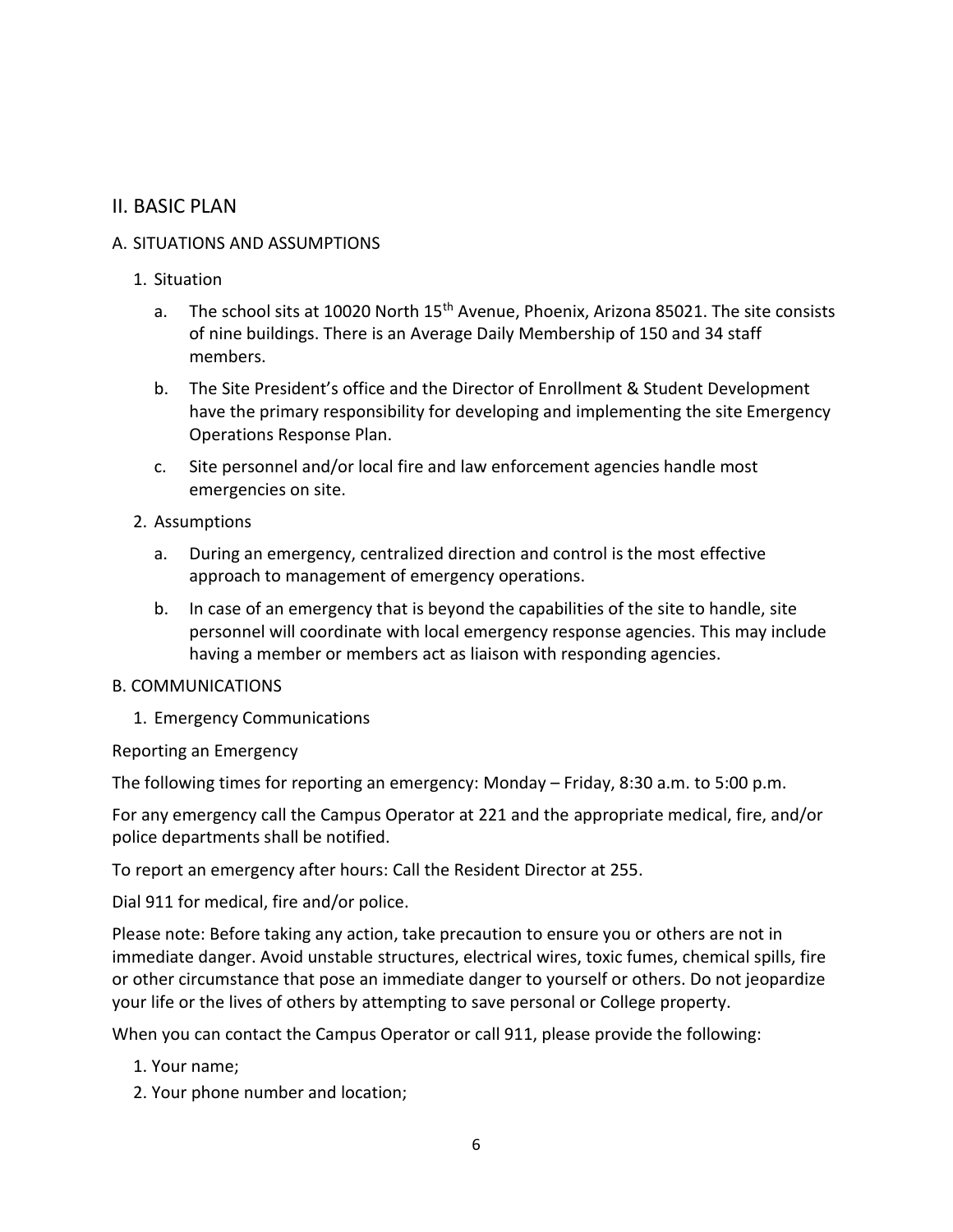- 3. Name and location of emergency;
- 4. Do not terminate the phone call until the other person ends the phone call;
- 5. If the emergency involves students, please refrain from making calls to friends or relatives.

If possible, notify the Director of Enrollment & Student Development or Site President immediately. College administration will contact any additional parties that require notification.

# 2. Media Relations

In the event of an incident or disaster impacts the campus community, please do not contact other students, parents of students, media or others. Any and all notifications of death or disasters, involving students and employees while associated with a college event or on campus, will be addressed by the Director of Enrollment & Student Development, Site President of the College or the Site President's Designee.

If you were involved in a college event that results in the death of an employee or student, notify the Director of Enrollment & Student Development and Site President as soon as reasonably possible. These individuals will make the appropriate notifications.

# C. EVACUATION CHECKLIST

- 1. Evacuation
- $\Box$  SAGU AIC Personnel initiates evacuation procedures.
- $\Box$  SAGU AIC Personnel if students and staff should be evacuated outside to designated relocation areas.
- $\Box$  Direct students and staff to follow evacuation drill procedures and route. Follow alternate route if normal route is too dangerous.
- $\Box$  Close all windows.
- $\Box$  Turn off lights, electrical equipment, gas, water faucets, air conditioning and heating system.
- $\Box$  Describe how disabled students and staff will be provided for.
- $\Box$  Lock doors.
- 2. Professors

Direct students to follow normal evacuation drill procedures unless Incident Commander alters route.

- $\Box$  Take classroom roster and emergency kit.
- $\Box$  Close classroom doors and turn off lights.
- $\Box$  When outside building, account for all students.
- $\Box$  If students are evacuated, stay with class unless relieved other designated SAGU AIC personnel.

Take roll again when you arrive at the relocation area.

3. Relocation Centers

Assigned relocation areas are: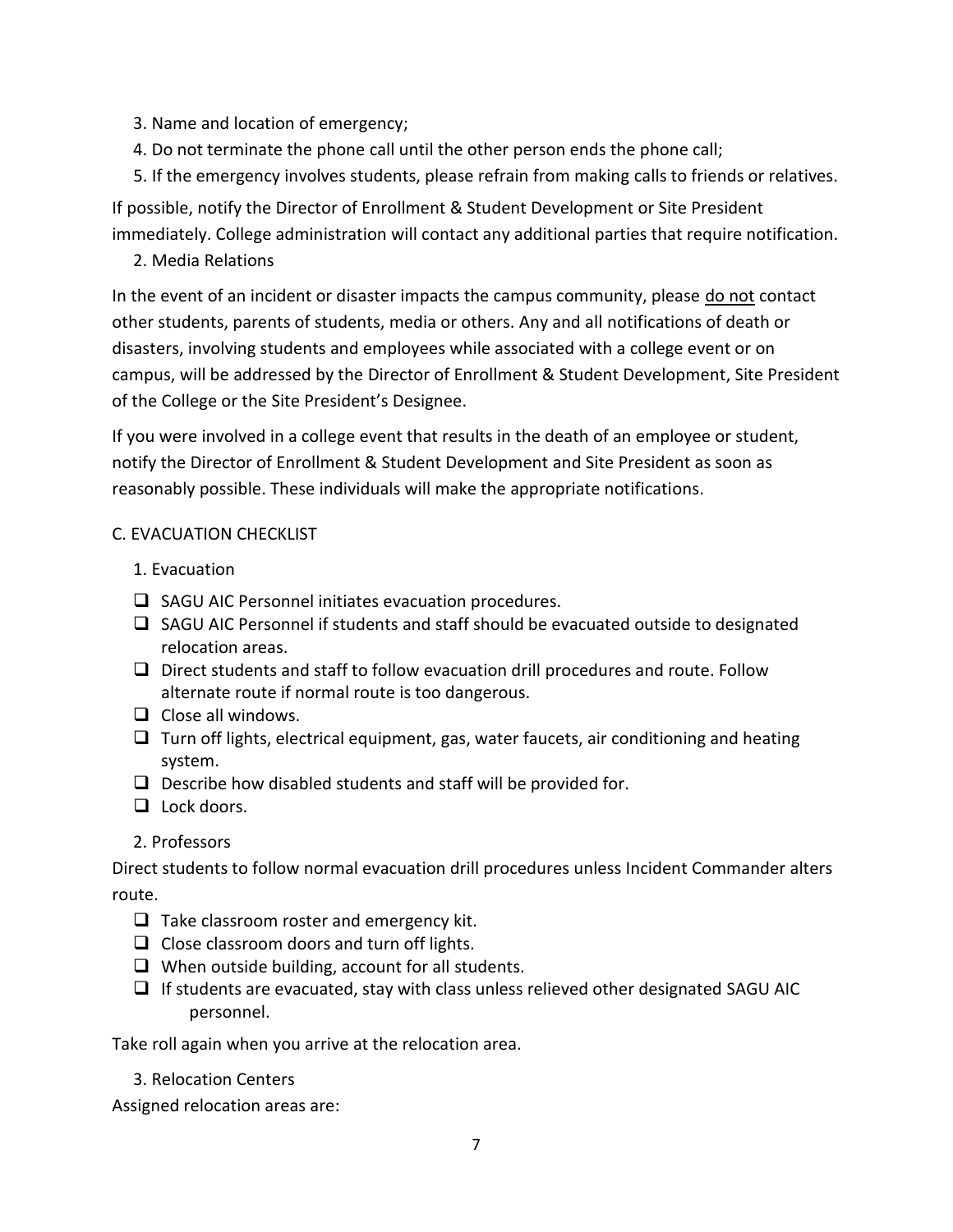- Gannon Dormitory, Washburn Dormitory, Library, Cafeteria, Cree Student Union, and Gymnasium will gather at Lake Lopez.
- Computer Lab, Modular Unit, Administration, Chapel and Lee Academic Center will gather on the top parking lot.

## LOCKDOWN/SHELTER-IN-PLACE

Lock-down procedures may be issued in situations involving dangerous intruders or other incidents that may result in harm to persons inside a campus building.

- □ The Site President or Director of Enrollment & Student Development will issue lock-down order by announcing a warning over a PA/phone system, sending a messenger to each classroom or other alternate method.
- $\Box$  Direct all students, staff and visitors into classrooms or secure rooms.
- $\Box$  Lock classroom doors.
- $\Box$  Cover windows of classrooms.
- $\Box$  Move all persons away from windows and doors.
- $\Box$  Have all persons get down on the floor.
- $\Box$  Allow no one outside of classrooms until the central offices gives the all-clear signal.

The Central Office shall designate a code word to indicate an "all clear" signal.

#### REVERSE EVACUATION

Reverse Evacuation/Shelter-in-place provides refuge for students, staff and public within school buildings during an emergency. Shelters are located in areas that maximize the safety of inhabitants. Safe areas may change depending on the emergency. Be prepared to go into lockdown/shelter-in-place once inside.

- $\Box$  Identify safe areas in each school building.
- $\Box$  Incident Commander warns students and staff to assemble in safe areas. Bring all persons inside building(s).
- $\Box$  Professors take class roster.
- $\Box$  Close all exterior doors and windows.
- $\Box$  Turn off any ventilation leading outdoors.
- $\Box$  Cover up food not in containers or put it in the refrigerator.
- $\Box$  If advised, cover mouth and nose with handkerchief, cloth, paper towels or tissues.
- $\Box$  Professors should account for all students after arriving in the safe area.
- $\Box$  Office personnel must contact each teacher/classroom for a headcount.
- $\Box$  All persons must remain in safe areas until notified by Incident Commander or emergency responders.

#### D. RESOURCE INVENTORY

Insert Resource - Inventory of Emergency Equipment

- $\Box$  Communications equipment
- $\Box$  First aid supplies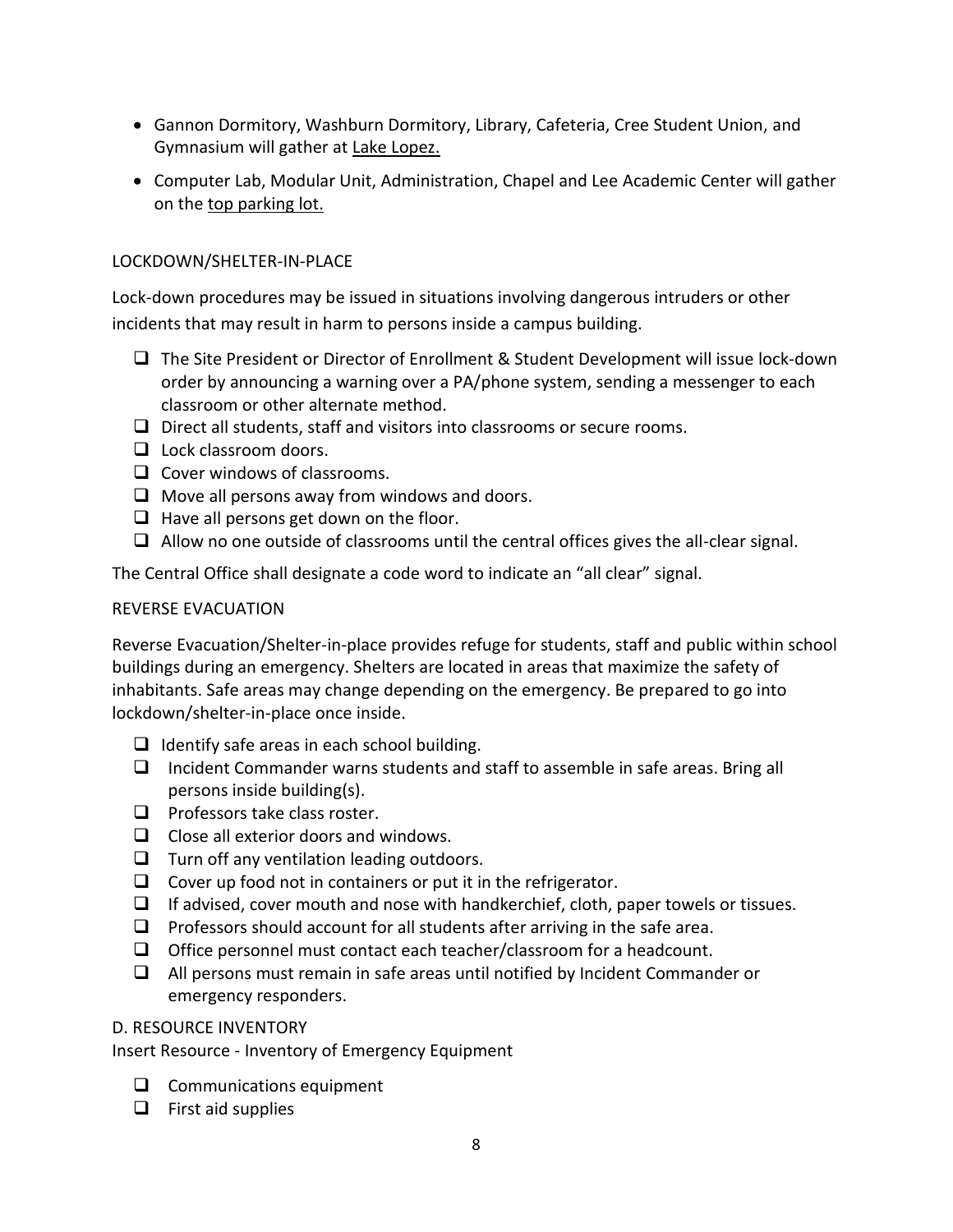- $\Box$  Firefighting equipment
- $\Box$  Lighting
- $\Box$  Classroom emergency kits
- **Q** Food
- **D** Water
- **Q** Blankets
- $\Box$  Maintenance supplies
- $\Box$  Tools

# III. Procedures

- A. Animals
	- $\Box$  Ensure the safety of the students and staff first.
	- $\Box$  Call 911, if necessary.
	- $\Box$  Administer first aid if possible.
	- □ Notify Site President's Office or Director of Enrollment & Student Development.
	- $\Box$  Seal off area if animal(s) still present and if safe to do so.
	- $\square$  SAGU AIC personnel will notify the proper individuals following incident.

# B. Assault/Fights

- $\Box$  Ensure the safety of the students and staff first.
- $\Box$  Call 911, if necessary.
- $\Box$  Administer first aid if possible.
- □ Notify Site President's Office or Director of Enrollment & Student Development.
- $\Box$  Seal off area where assault took place, if it's safe to do so.
- $\Box$  Defuse situation, if possible.
- $\Box$  The Office of the President or The Office of the Director of Enrollment and Student Development notifies police if weapon was used, victim has physical injury causing substantial pain or impairment of physical condition, or assault involved sexual contact (intentional touching of anus, breast, buttocks or genitalia of another person in a sexual manner without consent. This includes touching of those areas covered by clothing).
- Document all activities. Ask victim(s)/witness(es) for their account of incident.
- C. Bomb Threat

Most bomb threats are received by phone. Bomb threats are serious until proven otherwise. Remain calm.

# **Do Not:**

 $\Box$  Use two-way radios or cellular phones—radio signals have the potential to detonate a bomb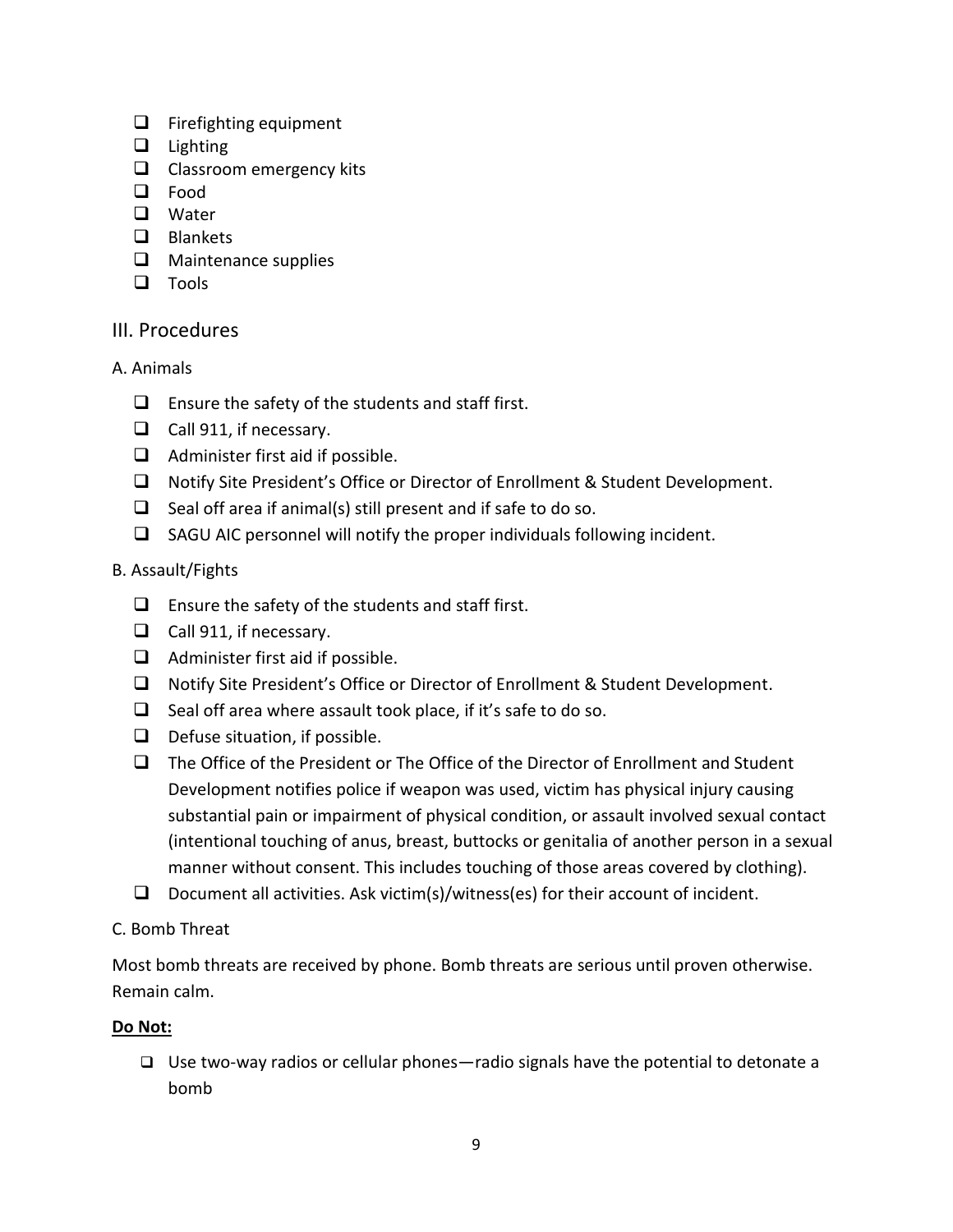- $\Box$  Evacuate the building until police arrive and evaluate the threat
- $\Box$  Activate the fire alarm
- $\Box$  Touch or move a suspicious package

#### **Signs of a suspicious package:**

- □ No return address
- □ Excessive postage
- $\Box$  Stains
- □ Strange odor
- $\Box$  Strange noises
- **Q** Unexpected

#### **If a bomb threat is received by phone:**

- 1. Remain calm. Take note of the caller's voice and background sounds.
- 2. If your phone has a display, copy the numbers and/or letters on the window.
- 3. Try to obtain the most crucial information from the caller—detonation time, location, and appearance of the bomb.
- 4. Don't hang up. Have someone call 911 from another phone. Give the phone number where the bomb threat is received.

# **If a bomb threat is received by note:**

- Call 911 immediately.
- $\Box$  Do not handle the note.

#### D. Fire

In the event a fire or smoke from a fire has been detected:

- $\Box$  Activate fire alarm.
- $\Box$  Evacuate students and staff to a safe distance outside of building.
- $\Box$  Move to assigned relocation area.
- $\Box$  Take roll call of students.
- $\Box$  Site President or Director of Enrollment & Student Development will notify the police department. Call 911 if necessary.
- $\Box$  No one may re-enter building(s) until entire building(s) is declared safe by fire or police personnel.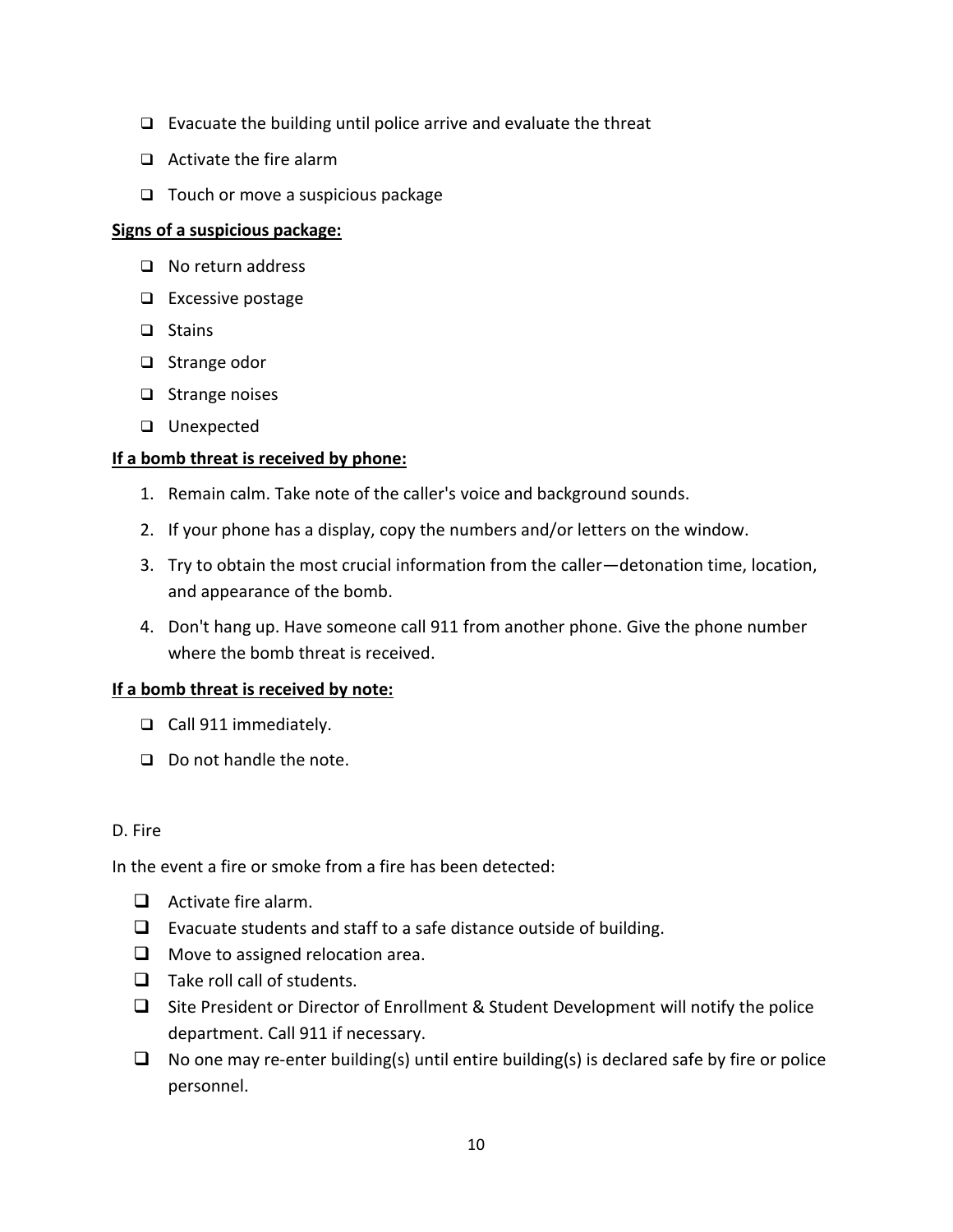- $\square$  Site President or Director of Enrollment & Student Development notifies students and staff of termination of emergency. Resume normal operations.
- E. Gas Leaks

If gas odor has been detected in the building:

- $\Box$  Evacuate students and staff to a safe distance outside of building.
- $\Box$  Move to assigned relocation area.
- $\Box$  Professors take class roster.
- $\Box$  Site President or Director of Enrollment & Student Development will notify the police department. Call 911 if necessary.
- $\Box$  No one may re-enter building(s) until fire or police personnel declare entire building(s) safe.
- $\square$  Site President or Director of Enrollment & Student Development notifies students and staff of termination of emergency. Resume normal operations.

If gas odor has been detected outside the building:

- $\Box$  Site President or Director of Enrollment & Student Development will notify the police department, Call 911 if necessary.
- $\Box$  Site President or Director of Enrollment & Student Development determines whether to shelter in place or evacuate. Fire personnel will assist with decision.
- $\Box$  No one may re-enter building(s) until fire or police personnel declare entire building(s) safe.
- $\Box$  Site President or Director of Enrollment & Student Development notifies students and staff of termination of emergency. Resume normal operations.
- F. General Emergency
	- $\Box$  Site President or Director of Enrollment & Student Development will notify the police department, Call 911 if necessary.
	- $\Box$  Administer first aid if possible.
	- $\Box$  Seal off high-risk area.
	- $\Box$  Take charge of area until incident is contained or relieved.
	- Immediately contact Site President or Director of Enrollment & Student Development.
	- $\Box$  Preserve evidence. Keep detailed notes of incident.
- G. Hazardous Material Event

Incident occurred in school:

- $\Box$  Call 911.
- $\Box$  Site President or Director of Enrollment & Student Development will notify the police department, Call 911 if necessary.
- $\Box$  If safe, seal off area of leak/spill.
- $\Box$  Take charge of area until fire personnel contain incident.
- $\Box$  Fire officer in charge will recommend shelter or evacuation actions.
- $\Box$  Follow procedures for sheltering or evacuation.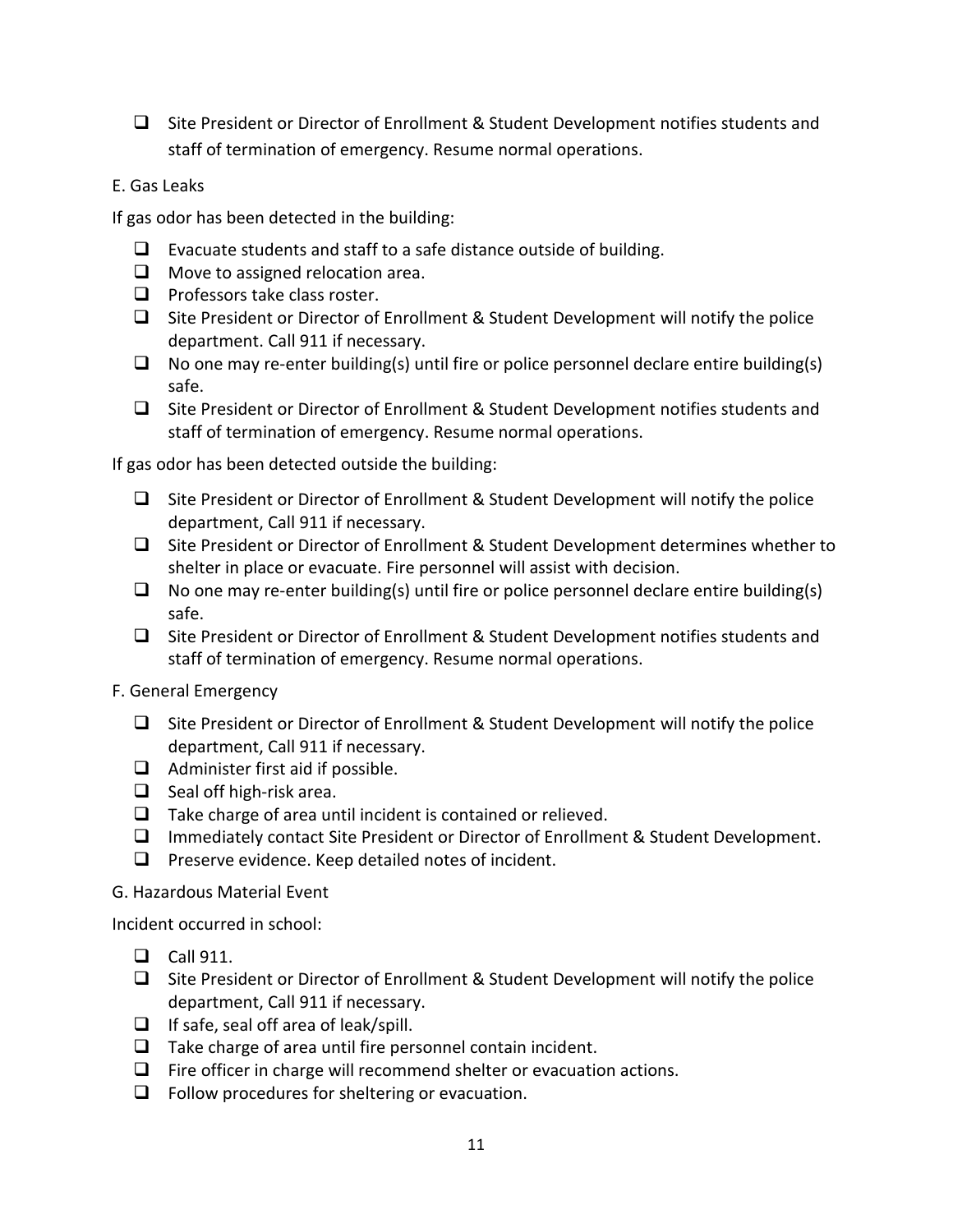$\Box$  Resume normal operations after consulting with fire officials and Site President of Director of Enrollment & Student Development.

Incident occurred near school property:

- $\Box$  Call fire or police.
- □ Notify Site President or Director of Enrollment & Student Development.
- $\Box$  Fire officer in charge of scene will recommend shelter or evacuation actions.
- $\Box$  Follow procedures for sheltering or evacuation.
- $\Box$  Resume normal operations after consulting with fire officials and Site President or Director of Enrollment & Student Development.
- H. Intruder/Hostage

Intruder- An unauthorized person who enters school property:

- □ Notify Site President or Director of Enrollment & Student Development.
- $\Box$  Ask another staff person to accompany you before approaching guest/intruder.
- $\Box$  Politely greet guest/intruder and identify yourself.
- $\Box$  Ask guest/intruder the purpose of his/her visit.
- $\Box$  Inform guest/intruder that all visitors must register at the main office.
- $\Box$  If intruder's purpose is not legitimate, ask him/her to leave. Accompany intruder to exit.

If intruder refuses to leave:

- $\Box$  Warn intruder of consequences for staying on school property.
- $\Box$  Notify police, Site President or Director of Enrollment & Student Development if intruder still refuses to leave. Give police full description of intruder. (Keep intruder unaware of call for help if possible)
- $\Box$  Walk away from intruder if he/she indicates a potential for violence. Be aware of intruder's actions at this time (where he/she is located in school, whether he/she is carrying a weapon or package, etc.).
- $\Box$  Maintain visual contact with intruder from a safe distance.
- $\Box$  Site President or Director of Enrollment & Student Development may issue lock-down procedures.

Hostage:

- $\Box$  If hostage taker is unaware of your presence, do not intervene.
- $\Box$  Call 911 immediately. Give dispatcher details of situation; ask for assistance from hostage negotiation team.
- $\Box$  Seal off area near hostage scene.
- □ Notify Site President or Director of Enrollment & Student Development.
- $\Box$  Give control of scene to police and hostage negotiation team.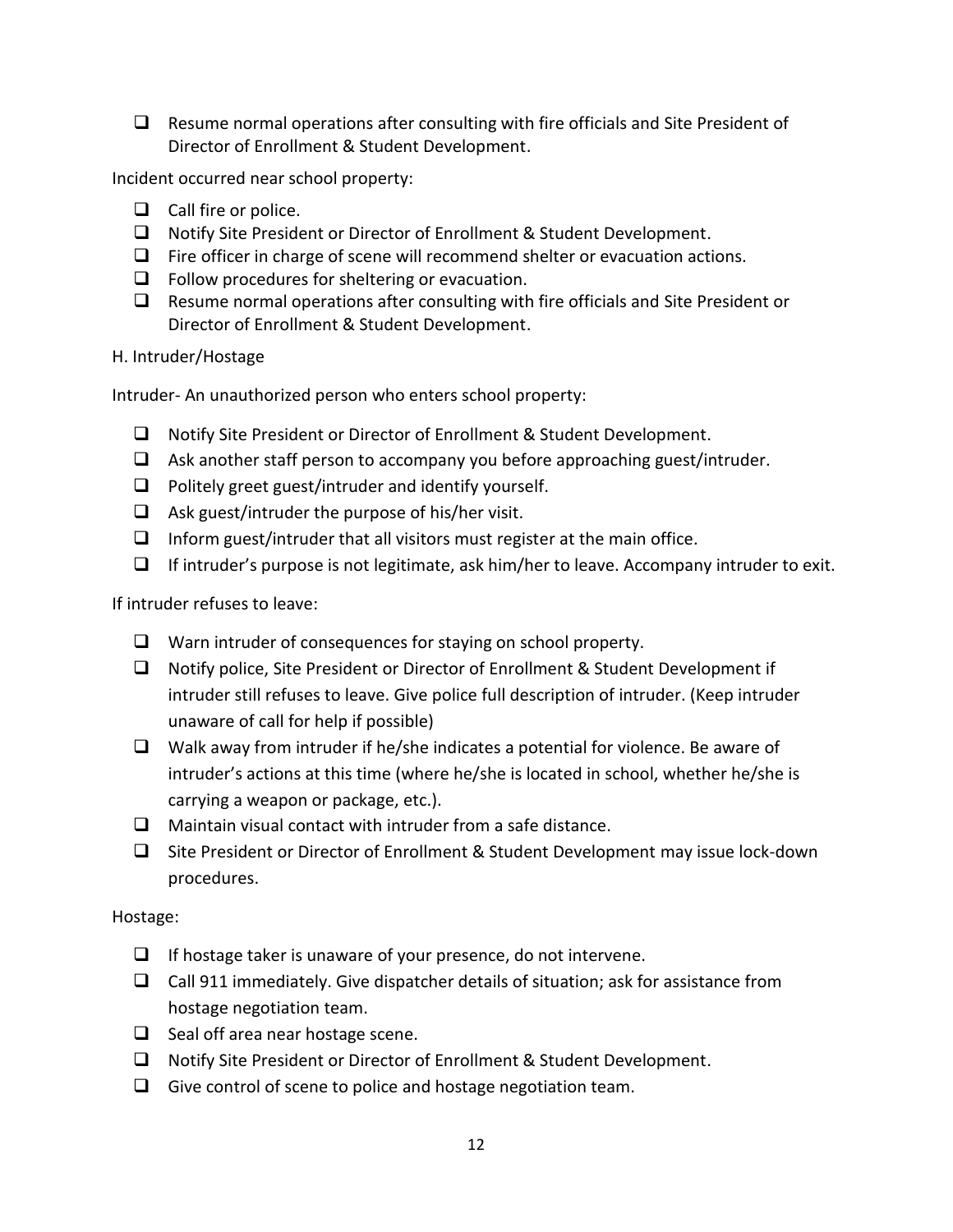$\Box$  Keep detailed notes of events.

#### If taken hostage:

- $\Box$  Follow instructions of hostage taker.
- $\Box$  Try not to panic. Calm students if they are present.
- $\Box$  Treat the hostage taker as normally as possible.
- $\Box$  Be respect ful to hostage taker.
- $\Box$  Ask permission to speak and do not argue or make suggestions.

#### I. Media

All staff must refer media to Director of Enrollment & Student Development, Site President or Administrative Dean of the school, or the Site President's Designee. In the event of a tragedy or disaster impacting the campus community, please do not contact other students, parents of students, media or others.

If you are involved in a college event that results in the death of an employee or student, notify the Director of Enrollment & Student Development or Site President as soon as reasonably possible.

 Director of Enrollment & Student Development or Site President of the school serves as district spokesperson unless he/she designates a spokesperson. If a spokesperson is unavailable, an alternate assumes responsibilities.

| School spokesperson:                            |      |
|-------------------------------------------------|------|
|                                                 | Name |
| Phone Numbers (home, work, mobile):             |      |
| Alternate spokesperson: Alternate spokesperson: |      |
|                                                 | Name |
| Phone Numbers (home, work, mobile):             |      |

During an emergency, adhere to the following procedures:

- $\Box$  Director of Enrollment & Student Development or Site President of the school, or the Site President's Designee relays all factual information.
- $\Box$  Establish a media information center away from school.
- $\Box$  Update media regularly. Do not say "No comment".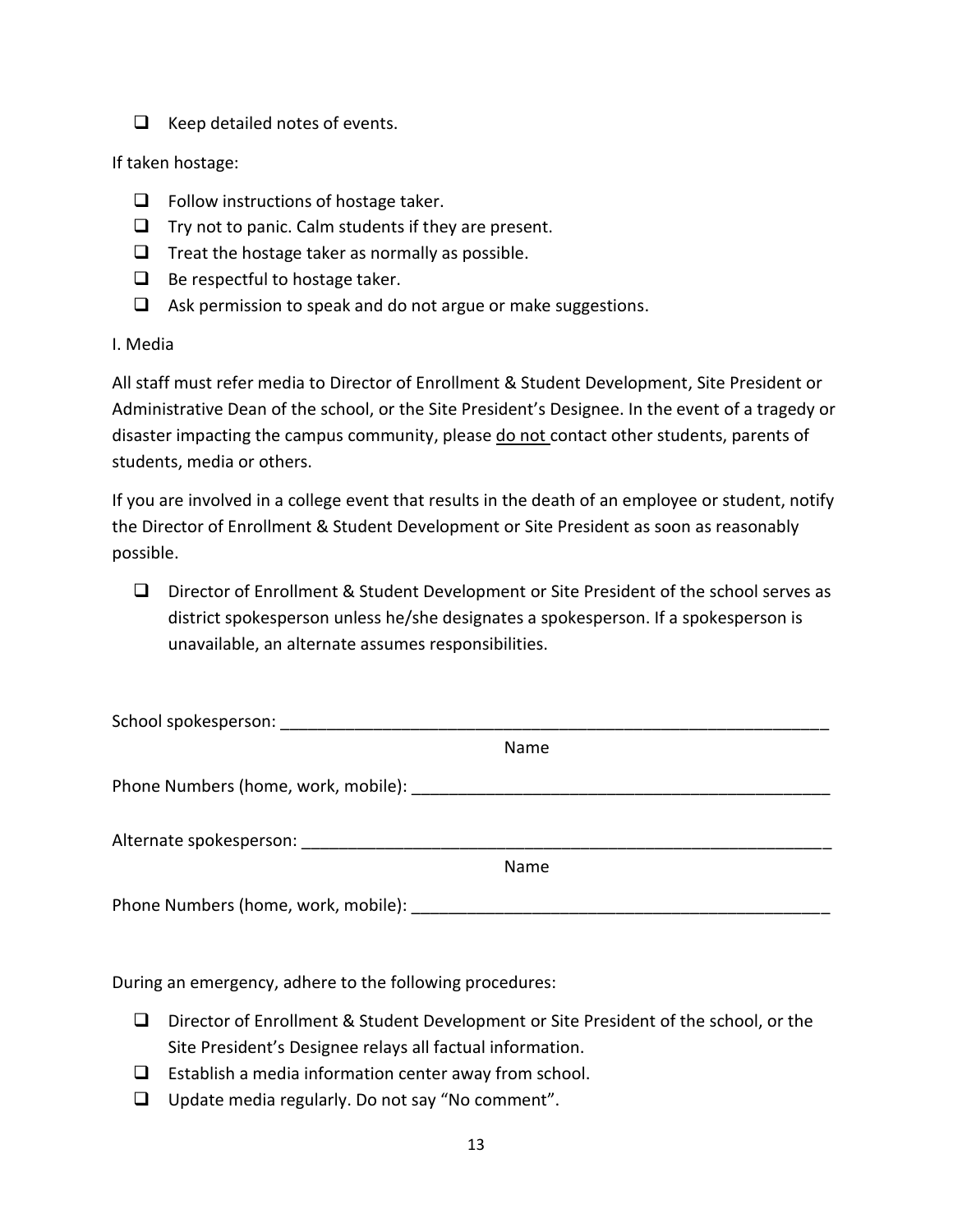- $\Box$  Do not argue with media.
- $\Box$  Maintain log of all phone inquiries. Use scripted response to respond to inquiries.

# Media Statement

- $\Box$  Create a general statement before an incident occurs. Adapt statement during crisis.
- $\Box$  Emphasize safety of students and staff first.
- $\Box$  Briefly describe school's plan for responding to emergency.
- $\Box$  Issue brief statement consisting only the facts.
- $\Box$  Respect privacy of victim(s) and family of victim(s). Do not release names to media.

Refrain from exaggerating or sensationalizing crisis.

# J. Power Outage

Occasionally the campus has experienced power outages in the past. The extent of these outages, are usually difficult to determine.

- $\Box$  If the outage occurs during regular business hours, contact the student development office and maintenance will be notified.
- $\Box$  Wait at least (15) minutes to allow maintenance an opportunity to fix the problem. You will be notified if the problem cannot be fixed immediately.
- $\Box$  If the outage is extensive and cannot be fixed then you will be notified as to whether the cancellation of classes is warranted.
- $\Box$  If the outage occurs after business hours, contact the residential director and the resident director will contact the appropriate contacts. Arrangements will be made for students on campus if it is deemed an emergency.

# K. Robbery

Do not attempt to intervene during a robbery.

- $\Box$  Cooperate. Give the person exactly what he/she asks for, nothing more.
- $\Box$  Remember distinguishing traits: color of clothing, hat or no hat; beard or moustache; approximate height, weight, age and ethnicity.
- $\Box$  Note the type of weapon used, if any.
- $\Box$  Listen carefully for voice characteristics and what is said. Note characteristics of demands and voice inflection.
- $\Box$  Note direction of travel of fight after confrontation. Note vehicle type and license plate number if possible.
- $\Box$  Take charge of area until incident is contained or relieved.
- Immediately contact Site President or Director of Enrollment & Student Development. Call 911 if necessary or directed.
- $\Box$  Preserve evidence. Keep detailed notes if incident.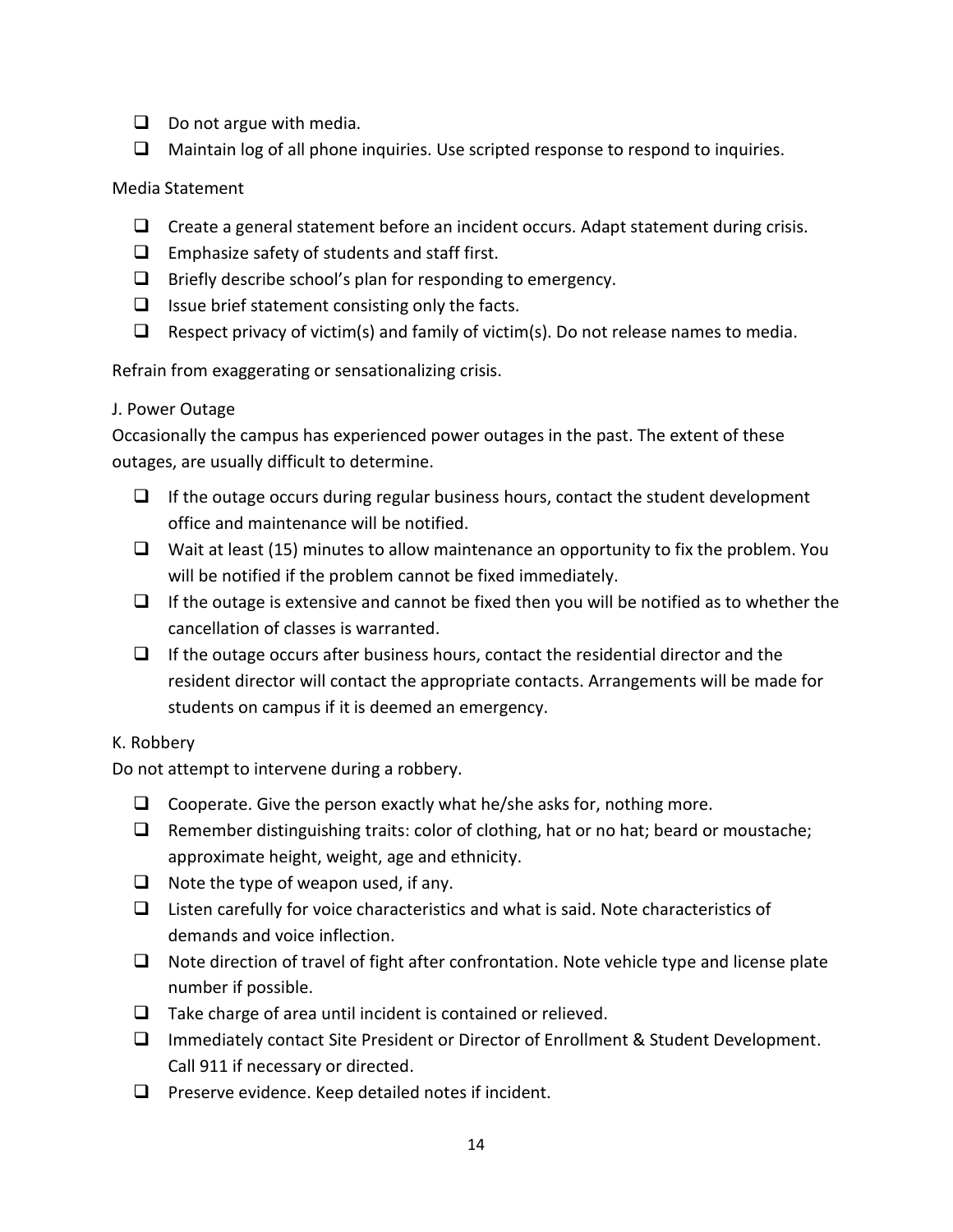# L. Serious Injury/Death

If incident occurred in school:

- $\Box$  Immediately notify the Site President or Director of Enrollment & Student Development and/or call 911.
- $\Box$  Administer first aid or care, if possible.
- $\Box$  If possible, isolate affected student/staff member.
- Direct witness(es) to Site President or Director of Enrollment & Student Development.
- $\Box$  Refer to "Media Procedures" for contact with media.

If incident occurred outside of school:

- Call 911 and notify the Site President or Director of Enrollment & Student Development.
- $\Box$  Administer first aid or care, if possible.
- $\Box$  Refer to "Media Procedures" for contact with media.

# M. Sexual Assault

Many victims of sexual assault do not know where to turn for help. Know what to do in the event you encounter a victim.

- $\Box$  Get help quickly.
- $\Box$  Call 911 for police.
- □ Notify the Site President or Director of Enrollment & Student Development.
- $\Box$  Do not allow other persons to contact the victim unless requested by the victim.
- $\Box$  Do not allow the victim to change clothes or shower. Valuable evidence may be destroyed.
- Follow procedures for Physical/Sexual Assault for SAGU AIC Campus (refer to SAGU AIC policy in Security Crime Report).
- $\Box$  Refer media to spokesperson (or designee).

Note: Policy Prohibiting Sexual Harassment found in Faculty Handbook.

# N. Sheltering Procedures

Sheltering provides refuge for students, staff and public within school buildings during an emergency. Shelters are located in areas that maximize the safety of inhabitants. Safe areas may change depending on the emergency.

- $\Box$  Identify safe areas in each campus building.
- $\Box$  Professors take class roster.
- $\Box$  Close all exterior doors and windows.
- $\Box$  Turn off any ventilation leading outdoors.
- $\Box$  Seal doors, windows, and vents with plastic sheets and duct tape.
- $\Box$  Cover up food not in containers or put it in the refrigerator.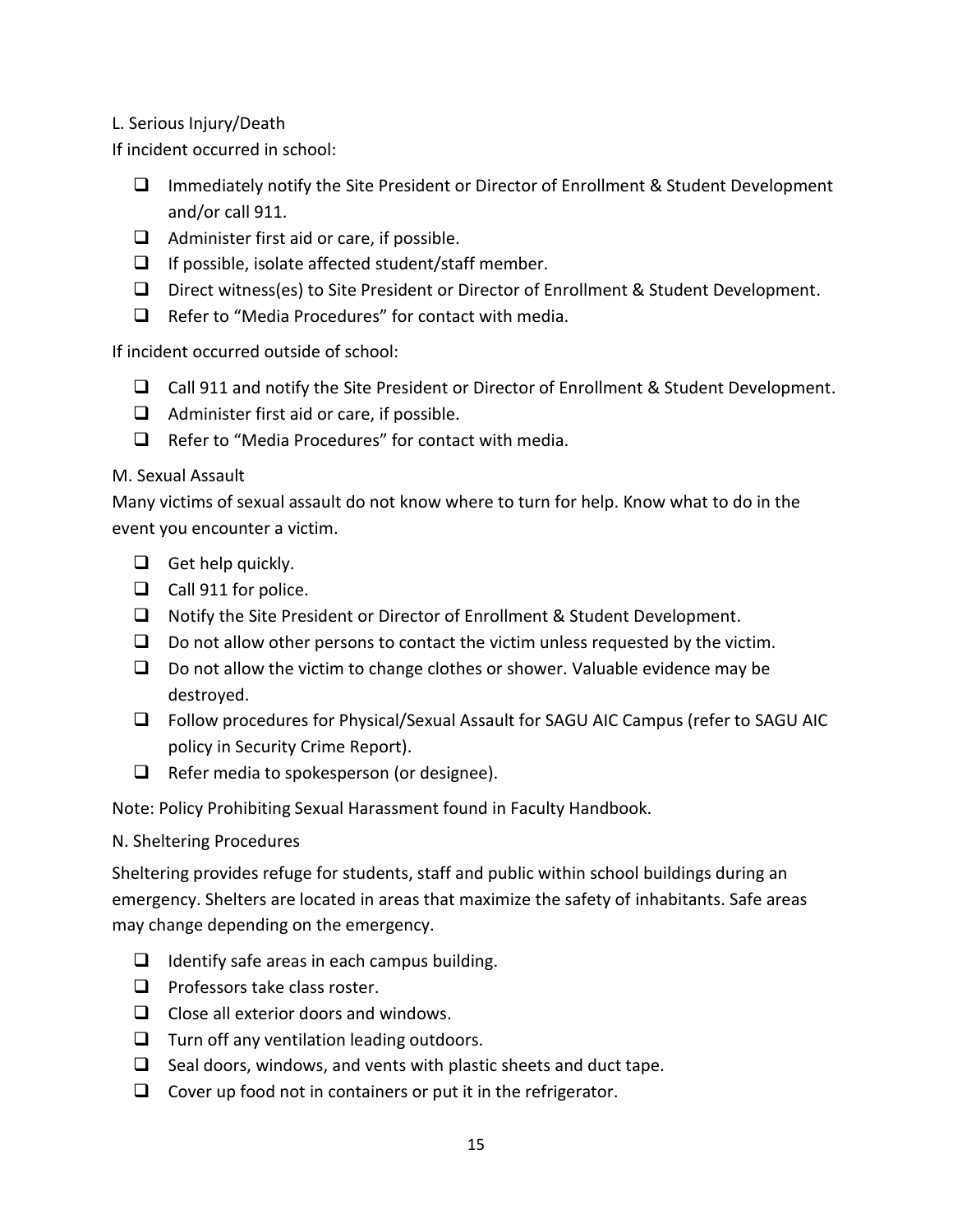- $\Box$  If advised, cover mouth and nose with handkerchief, cloth, paper towels or tissues.
- $\Box$  Professors should account for all students after arriving in safe area.
- $\Box$  All persons must remain in safe areas until notified by Site President, Director of Enrollment & Student Development or emergency responders.
- O. Staff Responsibilities

## Staff:

- **Q** Verify information.
- □ Identify Command Post.
- $\Box$  911 (if necessary).
- $\Box$  Seal off high-risk area.
- $\Box$  Convene with others and implement proper crisis response procedures.
- □ Notify Site President or Director of Enrollment & Student Development.
- $\Box$  Notify other staff members.
- $\Box$  Evacuate students and other staff if necessary.
- $\Box$  Refer media to spokesperson (or designee).
- $\Box$  Notify community agencies (if necessary).
- $\Box$  Keep detailed notes of crisis event.

#### Professors:

- **Q** Verify information.
- $\Box$  Lock classroom doors, unless evacuation orders are issued.
- $\Box$  Warn students, if advised.
- $\Box$  Account for all students.
- $\Box$  Stay with students during an evacuation. Take class roster.
- $\Box$  Refer media to spokesperson (or designee).
- $\Box$  Keep detailed notes of crisis event.

#### P. Student Unrest

- $\Box$  Notify police, if necessary.
- $\Box$  Ensure the safety of students and staff first.
- $\Box$  Contain unrest. Seal off area of disturbance.
- □ Notify Site President or Director of Enrollment & Student Development.
- Warn staff. Site President or Director of Enrollment & Student Development may issue lock-down (see Lock-Down Procedures section).
- $\Box$  Shut off alarms.
- $\Box$  Move students involved in disturbance to an isolated area.
- $\Box$  Meet with student representatives to address issues.
- $\Box$  Document incidents with cassette recorder or take detailed notes.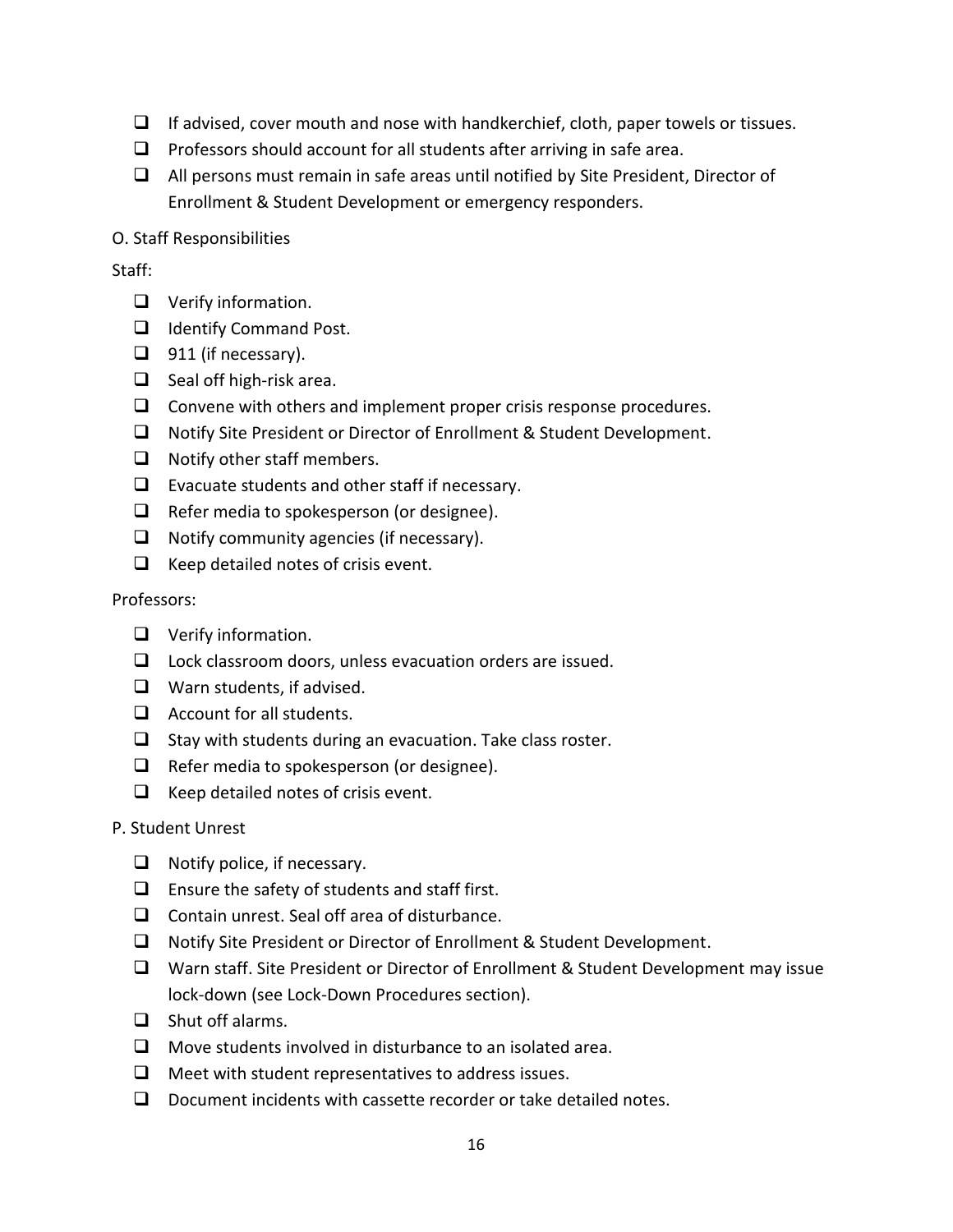Professors:

- $\Box$  Keep students calm.
- $\Box$  Lock classroom doors.
- $\Box$  Do not allow students to leave classroom until you receive an all-clear signal from Site President or Director of Enrollment & Student Development.
- $\Box$  Make a list of students that are absent from classroom. Document all incidents.

# Q. Suicide

Suicide Attempt in School:

- **Q** Verify information.
- $\Box$  Call 911.
- □ Notify Site President or Director of Enrollment & Student Development.
- $\Box$  Site President or Director of Enrollment & Student Development will notify parent(s) if suicidal person is a student.
- $\Box$  Calm suicidal person.
- $\Box$  Try to isolate suicidal person from other students.
- $\Box$  Stay with person until counselor/suicide intervention arrives. Do not leave suicidal person alone.

Suicidal Death/Serious Injury:

- **Q** Verify information.
- Notify Site President or Director of Enrollment & Student Development. Site President's office will notify staff in advance of next school day following suicide or attempted suicide.
- $\Box$  Do not disclose any information regarding suicide or attempted suicide with students.

# R. Terrorist Event

Weapons of mass destruction likely to be employed by terrorists fall into four basic categories: Nuclear, Biological, Chemical, and Conventional. The below outlined procedures will protect students and staff should such attacks occur.

# Nuclear:

Defense against nuclear weapons depends primarily on distance from the point of detonation. If time permits:

- $\Box$  Move students and staff to specifically identified rooms. Interior hallways may be used as an alternate.
- $\Box$  Close all doors leading into hallways to minimize flying glass.
- $\Box$  All people assume the duck, cover and hold position on the ground.
- $\Box$  Shut down all utility systems to the building. (Gas and electricity are the priorities)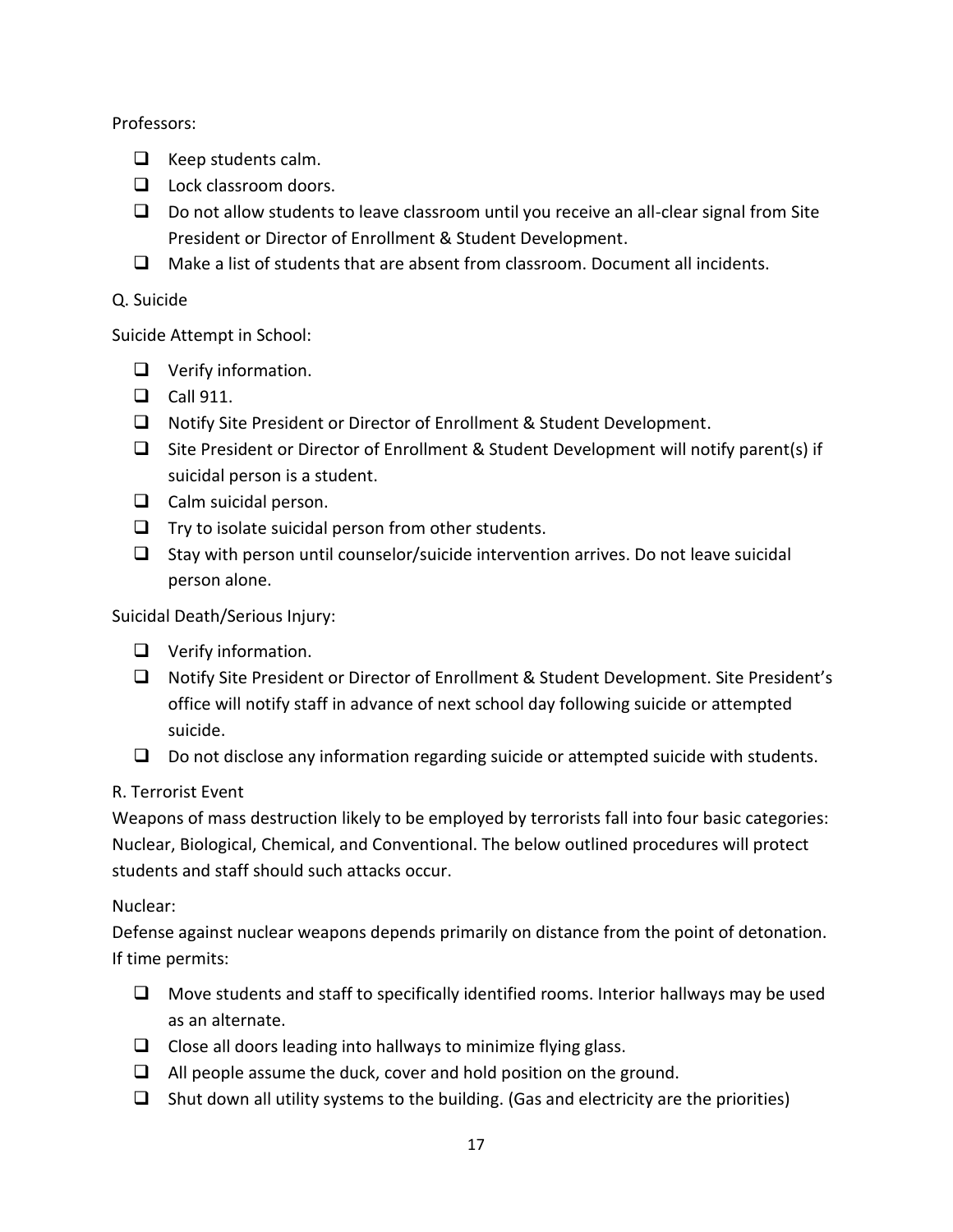- $\Box$  Shelter in place to protect from fall out if attack is far enough away.
- $\Box$  Keep students and staff inside buildings. Allow parents to pick up their children at their own discretion once cleared to do so by public safety, emergency management, or military authorities.

#### Biological:

Defense against biological attacks is difficult. Awareness of an attack is usually not possible for days or weeks. The first signs may emerge as personnel notice a higher than usual incidence of various symptoms. Should an attack be discovered while in progress the school should:

- $\Box$  Reverse-evacuate all people into school buildings.
- $\Box$  Shelter in place. (Do not use basements or low-lying areas)
- $\Box$  Close all doors and windows.
- $\Box$  Shut down the HVAC system. (Limit airflow from outside)
- $\Box$  Seal doors, windows, and vents with plastic and duct tape.
- $\Box$  Keep students and staff inside buildings. Allow parents to pick up their children at their own discretion once cleared to do so by public safety, emergency management, or military authorities.

# Chemical:

- $\Box$  Reverse-evacuate all people into school buildings.
- $\Box$  Shelter in place. (Do not use basements or low-lying areas)
- $\Box$  Close all doors and windows.
- $\Box$  Shut down the HVAC system. (Limit airflow from outside)
- $\Box$  Seal doors, windows, and vents with plastic and duct tape.
- $\Box$  Keep students and staff inside buildings. Allow parents to pick up their children at their own discretion once cleared to do so by public safety, emergency management, or military authorities.

# Conventional:

The danger from the blast effect of conventional explosive devices is similar to nuclear devices with a higher rate of survivability. If responding to the threat of an imminent blast nearby;

- $\Box$  Move students and staff to specifically identified rooms. Interior hallways may be used as an alternate.
- $\Box$  Close all doors leading into hallways to minimize flying glass.
- $\Box$  All people assume the duck, cover and hold position on the ground.
- $\Box$  Shut down all utility systems to the building. (Gas and electricity are the priorities)
- $\Box$  Shelter in place to protect from fall out if attack is far enough away.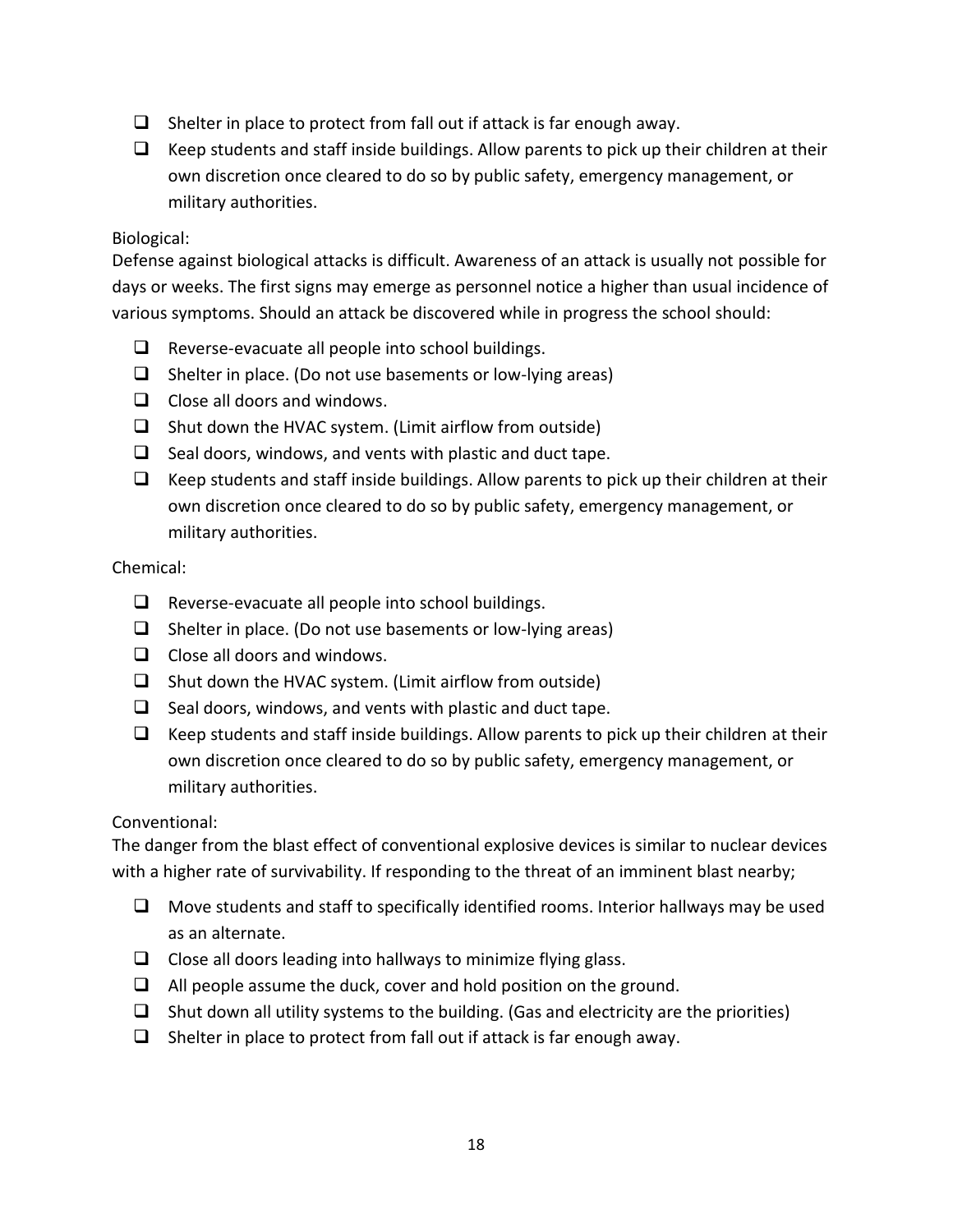$\Box$  Keep students and staff inside buildings. Allow parents to pick up their children at their own discretion once cleared to do so by public safety, emergency management, or military authorities.

If the school is the target: Evacuate to predesignated off site location(s).

#### S. Active Shooter

Profile of an active shooter:

An Active Shooter is any person who is actively engaged in killing or attempting to kill people in a confined and populated area; in most cases, active shooters use firearm(s) and there is no pattern or method to their selection of victims.

Active shooter situations progress quickly and are unpredictable. Typically, the immediate deployment of law enforcement is required to stop the shooting and mitigate harm to victims.

Because active shooter situations are often over within 10 to 15 minutes, before law enforcement arrives on the scene, individuals must be prepared both mentally and physically to deal with an active shooter situation.

Good practices for coping with an active shooter situation:

- $\Box$  Be aware of your environment and any possible dangers
- $\Box$  Take note of the two nearest exits in any facility you visit
- $\Box$  If you are in an office, stay there and secure the door
- $\Box$  If you are in a hallway, get into a room and secure the door
- $\Box$  As a last resort, attempt to take the active shooter down. When the shooter is at close range and you cannot flee, your chance of survival is much greater if you try to incapacitate him/her.

The following Active Shooter Emergency Procedures are recommended by the Federal Bureau of Investigation:

# **RUN**

- $\Box$  Have an escape route or plan in mind.
- $\Box$  Visitors will follow the example of faculty, staff and students.
- $\Box$  If possible, help others escape.
- $\Box$  Leave your belongings behind.
- $\Box$  Remain calm and follow school personnel instructions.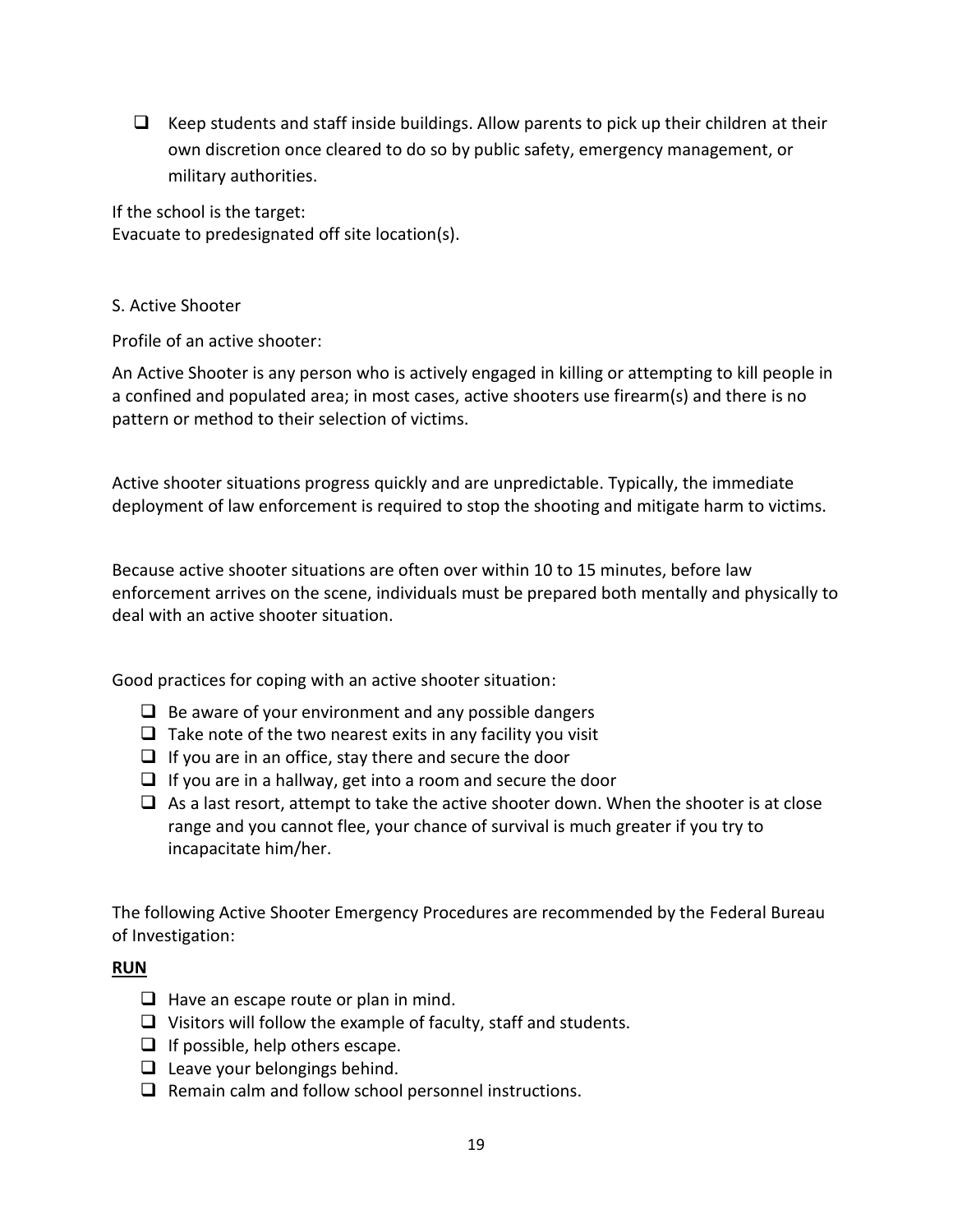- $\Box$  Keep your hands raised with fingers spread and keep them visible at all times.
- $\Box$  Avoid making sudden moves or grabbing police officers.
- $\Box$  Do not stop the officer and ask for assistance, other emergency personnel following on will assist you.
- **Provide the police with the location, number and description of shooter(s).**

## **Hide**

- $\Box$  If an evacuation is not possible, find a place to hide where the active shooter is less likely to find you.
- $\Box$  Lock and barricade the doors by moving heavy objects, such as desks, or cabinets in front of the door.
- $\Box$  Move away from all windows and pull any blinds or shades.
- $\Box$  Hide behind something substantial.
- $\Box$  It is best not to cluster together in one spot. Try to spread out while remaining hidden throughout the room.
- $\Box$  Remain quiet and calm.
- $\Box$  Silence all cellphones, radios and televisions.
- $\Box$  Dial 911, if possible to alert police to the active shooter's location. (Only 1 person should dial 911 within that group.)
- $\Box$  If you cannot speak, leave the line open and allow the dispatcher to listen.

# **Fight**

- $\Box$  Only when your life is in imminent danger, and you cannot run away or hide, taking action is the last resort.
- $\Box$  Do not be afraid to fight. Remember that fear is contagious but so is courage!
- $\Box$  Act with extreme physical aggression against the shooter.
- $\Box$  Use common items as weapons, such as chairs, books, fire extinguishers or other heavy items.
- $\Box$  Use numbers to overwhelm the attacker. There is strength when you work together.
- $\Box$  Once shooter is down, secure the weapon into a trashcan and have someone sit on it.

# T. Vehicular Accident

If you collide with an unattended vehicle, stop immediately, attempt to contact the student development office at ext. 226 and the business office at ext. 277. If this is not possible then contact the residential director at ext. 215. A report will be made and the appropriate information will be gathered. If you cannot contact anyone, then leave a note with your name, address and phone number. Make necessary arrangements for both parties to contact insurance companies to report the incident. Get names of any witnesses to the accident other than your relatives and friends.

If you are involved in an accident resulting in minor damage with no injuries, you must stop and the appropriate information to the owner/operator of the other vehicle: